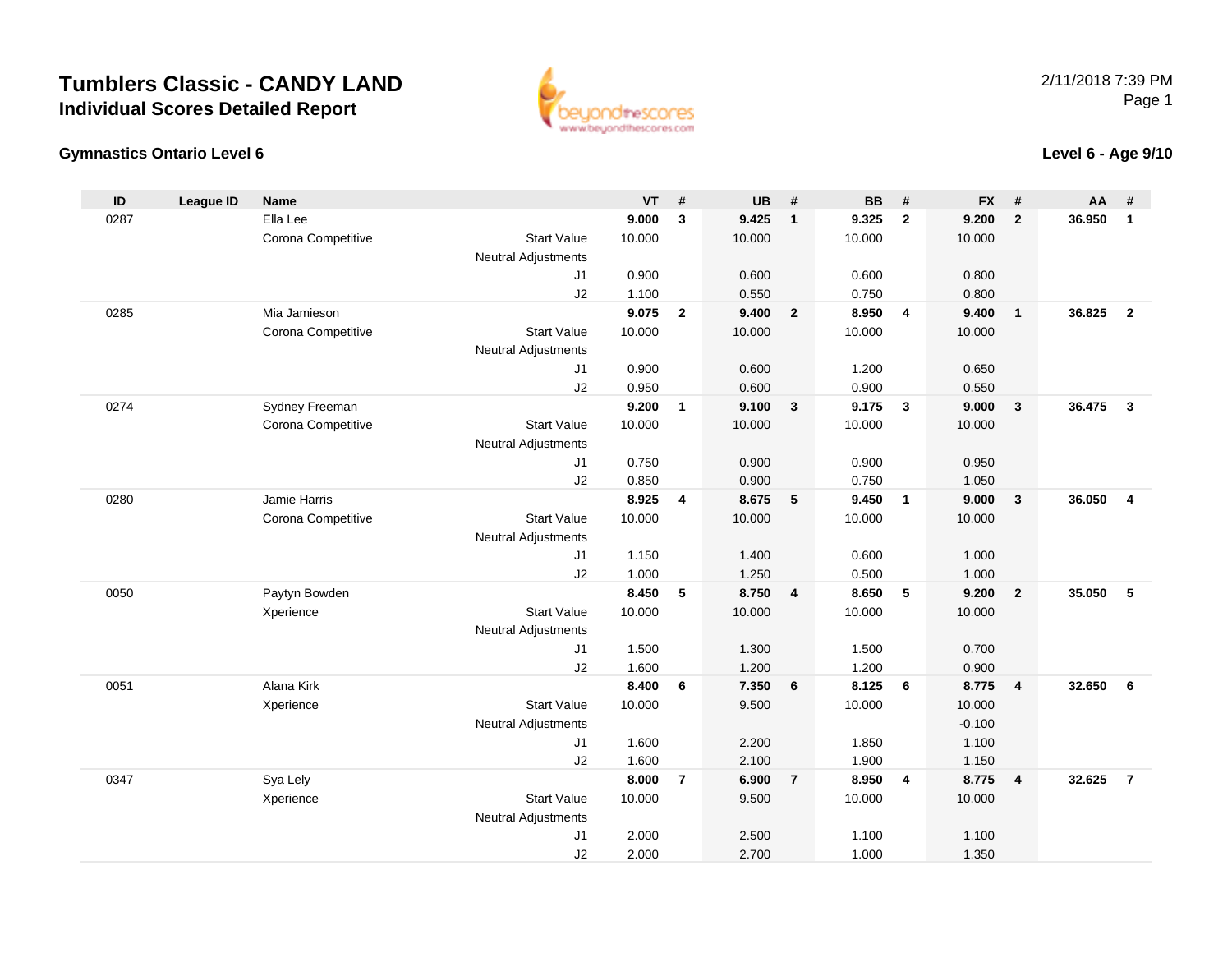

#### **Gymnastics Ontario Level 6Level 6-Age 11**

| ID   | <b>League ID</b> | <b>Name</b>                     |                            | <b>VT</b>    | #                        | UB     | #                       | <b>BB</b> | #            | <b>FX</b> | #              | $AA$ # |                |
|------|------------------|---------------------------------|----------------------------|--------------|--------------------------|--------|-------------------------|-----------|--------------|-----------|----------------|--------|----------------|
| 0312 |                  | Jane Vo                         |                            | 8.825        | $\overline{2}$           | 9.650  | $\mathbf{1}$            | 9.125     | 1            | 9.500     | $\mathbf{1}$   | 37.100 | $\mathbf{1}$   |
|      |                  | Corona Competitive              | <b>Start Value</b>         | 10.000       |                          | 10.000 |                         | 10.000    |              | 10.000    |                |        |                |
|      |                  |                                 | <b>Neutral Adjustments</b> |              |                          |        |                         |           |              |           |                |        |                |
|      |                  |                                 | J1                         | 1.200        |                          | 0.350  |                         | 0.900     |              | 0.550     |                |        |                |
|      |                  |                                 | J2                         | 1.150        |                          | 0.350  |                         | 0.850     |              | 0.450     |                |        |                |
| 0271 |                  | Kiara Campbell                  |                            | 9.025        | $\overline{1}$           | 9.300  | $\overline{\mathbf{2}}$ | 9.050     | $\mathbf{2}$ | 9.200     | $\mathbf{3}$   | 36.575 | $\overline{2}$ |
|      |                  | Corona Competitive              | <b>Start Value</b>         | 10.000       |                          | 10.000 |                         | 10.000    |              | 10.000    |                |        |                |
|      |                  |                                 | <b>Neutral Adjustments</b> |              |                          |        |                         |           |              |           |                |        |                |
|      |                  |                                 | J <sub>1</sub>             | 0.900        |                          | 0.750  |                         | 1.100     |              | 0.900     |                |        |                |
|      |                  |                                 | J2                         | 1.050        |                          | 0.650  |                         | 0.800     |              | 0.700     |                |        |                |
| 0049 |                  | <b>Charley Keefe</b>            |                            | 8.375        | $\overline{4}$           | 8.700  | $\overline{4}$          | 9.000     | 3            | 8.875     | $\overline{4}$ | 34.950 | $\mathbf{3}$   |
|      |                  | Xperience                       | <b>Start Value</b>         | 10.000       |                          | 10.000 |                         | 10.000    |              | 10.000    |                |        |                |
|      |                  |                                 | Neutral Adjustments        |              |                          |        |                         |           |              |           |                |        |                |
|      |                  |                                 | J <sub>1</sub>             | 1.650        |                          | 1.400  |                         | 1.000     |              | 1.100     |                |        |                |
|      |                  |                                 | J2                         | 1.600        |                          | 1.200  |                         | 1.000     |              | 1.150     |                |        |                |
| 0052 |                  | Madeline Schori                 |                            | 8.500        | $\mathbf{3}$             | 8.100  | 5                       | 8.075     | 5            | 8.625     | 5              | 33.300 | $\overline{4}$ |
|      |                  | Xperience                       | <b>Start Value</b>         | 10.000       |                          | 10.000 |                         | 10.000    |              | 10.000    |                |        |                |
|      |                  |                                 | <b>Neutral Adjustments</b> |              |                          |        |                         |           |              |           |                |        |                |
|      |                  |                                 | J <sub>1</sub>             | 1.600        |                          | 1.900  |                         | 1.850     |              | 1.300     |                |        |                |
|      |                  |                                 | J2                         | 1.400        |                          | 1.900  |                         | 2.000     |              | 1.450     |                |        |                |
| 0141 |                  | Emma Adderley                   |                            | <b>X.XXX</b> | $\overline{\phantom{a}}$ | 9.250  | $\overline{3}$          | 8.850     | 4            | 9.300     | $\overline{2}$ | 27.400 | 5              |
|      |                  | <b>Ottawa Gymnastics Centre</b> | <b>Start Value</b>         | 10.000       |                          | 10.000 |                         | 10.000    |              | 10.000    |                |        |                |
|      |                  |                                 | <b>Neutral Adjustments</b> |              |                          |        |                         |           |              |           |                |        |                |
|      |                  |                                 | J <sub>1</sub>             | 0.850        |                          | 0.700  |                         | 1.150     |              | 0.700     |                |        |                |
|      |                  |                                 | J2                         | 0.750        |                          | 0.800  |                         | 1.150     |              | 0.700     |                |        |                |

### **Gymnastics Ontario Level 6**

**Level 6-Age 12**

| ID   | League ID | Name                 |                            | <b>VT</b> | #   | <b>UB</b> | # | BB     | # | $FX$ # |   | $AA$ # |  |
|------|-----------|----------------------|----------------------------|-----------|-----|-----------|---|--------|---|--------|---|--------|--|
| 0012 |           | <b>Isabel Mooney</b> |                            | 9.150     | - 2 | 9.000     | 3 | 8.975  | 2 | 9.100  | 4 | 36.225 |  |
|      |           | <b>Brockville</b>    | <b>Start Value</b>         | 10.000    |     | 10.000    |   | 10.000 |   | 10.000 |   |        |  |
|      |           |                      | <b>Neutral Adjustments</b> |           |     |           |   |        |   |        |   |        |  |
|      |           |                      | J1                         | 0.850     |     | 0.950     |   | 1.150  |   | 0.850  |   |        |  |
|      |           |                      | J2                         | 0.850     |     | 1.050     |   | 0.900  |   | 0.950  |   |        |  |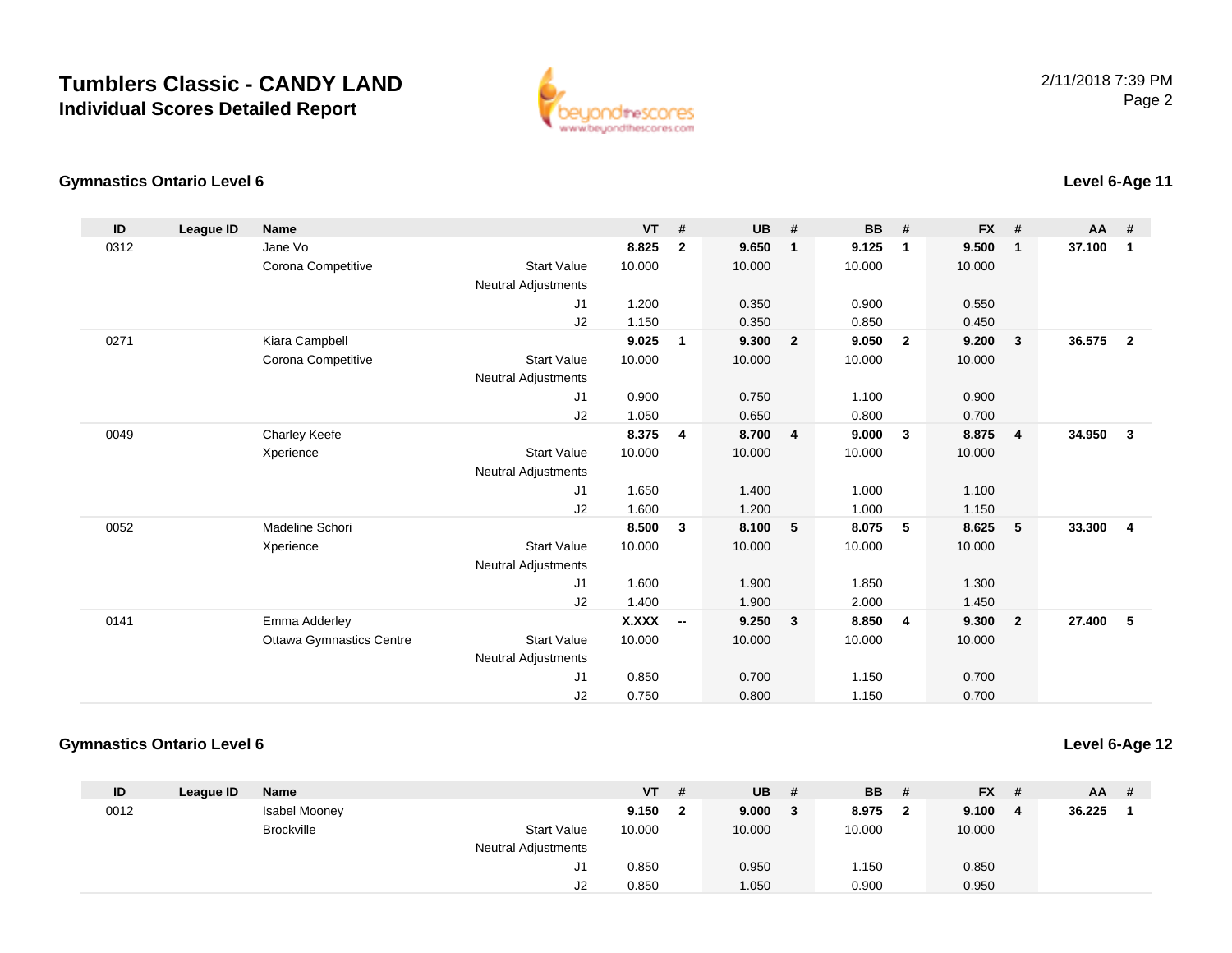

| 0120 | Julia Kea                       |                            | 9.200   |              | 9.125     | $\blacksquare$ | 8.425  | - 4                     | 9.425  | - 1                     | 36.175 | $\overline{\mathbf{2}}$ |
|------|---------------------------------|----------------------------|---------|--------------|-----------|----------------|--------|-------------------------|--------|-------------------------|--------|-------------------------|
|      | <b>Ottawa Gymnastics Centre</b> | <b>Start Value</b>         | 10.000  |              | 10.000    |                | 10.000 |                         | 10.000 |                         |        |                         |
|      |                                 | <b>Neutral Adjustments</b> |         |              |           |                |        |                         |        |                         |        |                         |
|      |                                 | J <sub>1</sub>             | 0.850   |              | 0.850     |                | 1.650  |                         | 0.600  |                         |        |                         |
|      |                                 | J2                         | 0.750   |              | 0.900     |                | 1.500  |                         | 0.550  |                         |        |                         |
| 0048 | Kaea Lely                       |                            | 8.900   | $\mathbf{3}$ | $9.025$ 2 |                | 8.675  | $\overline{\mathbf{3}}$ | 9.300  | $\overline{\mathbf{2}}$ | 35.900 | -3                      |
|      | Xperience                       | <b>Start Value</b>         | 10.000  |              | 10.000    |                | 10.000 |                         | 10.000 |                         |        |                         |
|      |                                 | <b>Neutral Adjustments</b> |         |              |           |                |        |                         |        |                         |        |                         |
|      |                                 | J <sub>1</sub>             | 1.050   |              | 0.900     |                | 1.400  |                         | 0.600  |                         |        |                         |
|      |                                 | J2                         | 1.150   |              | 1.050     |                | 1.250  |                         | 0.800  |                         |        |                         |
| 0358 | Lilly Ghanem                    |                            | 8.825 4 |              | 7.400 4   |                | 9.425  | $\blacksquare$          | 9.125  | $\overline{\mathbf{3}}$ | 34.775 | 4                       |
|      | Tumblers                        | <b>Start Value</b>         | 10.000  |              | 10.000    |                | 10.000 |                         | 10.000 |                         |        |                         |
|      |                                 | <b>Neutral Adjustments</b> |         |              |           |                |        |                         |        |                         |        |                         |
|      |                                 | J <sub>1</sub>             | 1.250   |              | 2.600     |                | 0.550  |                         | 0.900  |                         |        |                         |
|      |                                 | J2                         | 1.100   |              | 2.600     |                | 0.600  |                         | 0.850  |                         |        |                         |

### **Gymnastics Ontario Level 6**

**Level 6-Age 13**

| ID   | League ID | Name                            |                            | <b>VT</b> | #              | <b>UB</b> | #                       | <b>BB</b> | #              | <b>FX</b> | #                       | AA     | - #                     |
|------|-----------|---------------------------------|----------------------------|-----------|----------------|-----------|-------------------------|-----------|----------------|-----------|-------------------------|--------|-------------------------|
| 0356 |           | Clara Ball                      |                            | 8.825     | $\overline{2}$ | 9.525     | $\mathbf{1}$            | 9.525     | -1             | 9.525     | $\overline{\mathbf{2}}$ | 37.400 | -1                      |
|      |           | Tumblers                        | <b>Start Value</b>         | 10.000    |                | 10.000    |                         | 10.000    |                | 10.000    |                         |        |                         |
|      |           |                                 | Neutral Adjustments        |           |                |           |                         |           |                |           |                         |        |                         |
|      |           |                                 | J <sub>1</sub>             | 1.250     |                | 0.500     |                         | 0.550     |                | 0.400     |                         |        |                         |
|      |           |                                 | J2                         | 1.100     |                | 0.450     |                         | 0.400     |                | 0.550     |                         |        |                         |
| 0353 |           | Stacy Lelei                     |                            | 9.000     | 1              | 9.275     | $\overline{2}$          | 9.325     | $\mathbf{3}$   | 9.650     | $\overline{\mathbf{1}}$ | 37.250 | $\overline{\mathbf{2}}$ |
|      |           | Tumblers                        | <b>Start Value</b>         | 10.000    |                | 10.000    |                         | 10.000    |                | 10.000    |                         |        |                         |
|      |           |                                 | <b>Neutral Adjustments</b> |           |                |           |                         |           |                |           |                         |        |                         |
|      |           |                                 | J1                         | 1.000     |                | 0.650     |                         | 0.600     |                | 0.300     |                         |        |                         |
|      |           |                                 | J2                         | 1.000     |                | 0.800     |                         | 0.750     |                | 0.400     |                         |        |                         |
| 0135 |           | Ella Durno                      |                            | 9.000     | 1              | 9.275     | $\overline{2}$          | 9.500     | $\overline{2}$ | 9.400     | $\overline{\mathbf{3}}$ | 37.175 | $\mathbf{3}$            |
|      |           | <b>Ottawa Gymnastics Centre</b> | <b>Start Value</b>         | 10.000    |                | 10.000    |                         | 10.000    |                | 10.000    |                         |        |                         |
|      |           |                                 | <b>Neutral Adjustments</b> |           |                |           |                         |           |                | $-0.100$  |                         |        |                         |
|      |           |                                 | J1                         | 0.900     |                | 0.750     |                         | 0.550     |                | 0.600     |                         |        |                         |
|      |           |                                 | J2                         | 1.100     |                | 0.700     |                         | 0.450     |                | 0.400     |                         |        |                         |
| 0010 |           | Darah Barkley                   |                            | 8.575     | 5              | 8.975     | $\overline{\mathbf{4}}$ | 8.800     | $\overline{7}$ | 9.400     | $\overline{\mathbf{3}}$ | 35.750 | -4                      |
|      |           | <b>Brockville</b>               | <b>Start Value</b>         | 10.000    |                | 10.000    |                         | 10.000    |                | 10.000    |                         |        |                         |
|      |           |                                 | Neutral Adjustments        |           |                |           |                         |           |                |           |                         |        |                         |
|      |           |                                 | J1                         | 1.350     |                | 0.950     |                         | 1.100     |                | 0.500     |                         |        |                         |
|      |           |                                 | J2                         | 1.500     |                | 1.100     |                         | 1.300     |                | 0.700     |                         |        |                         |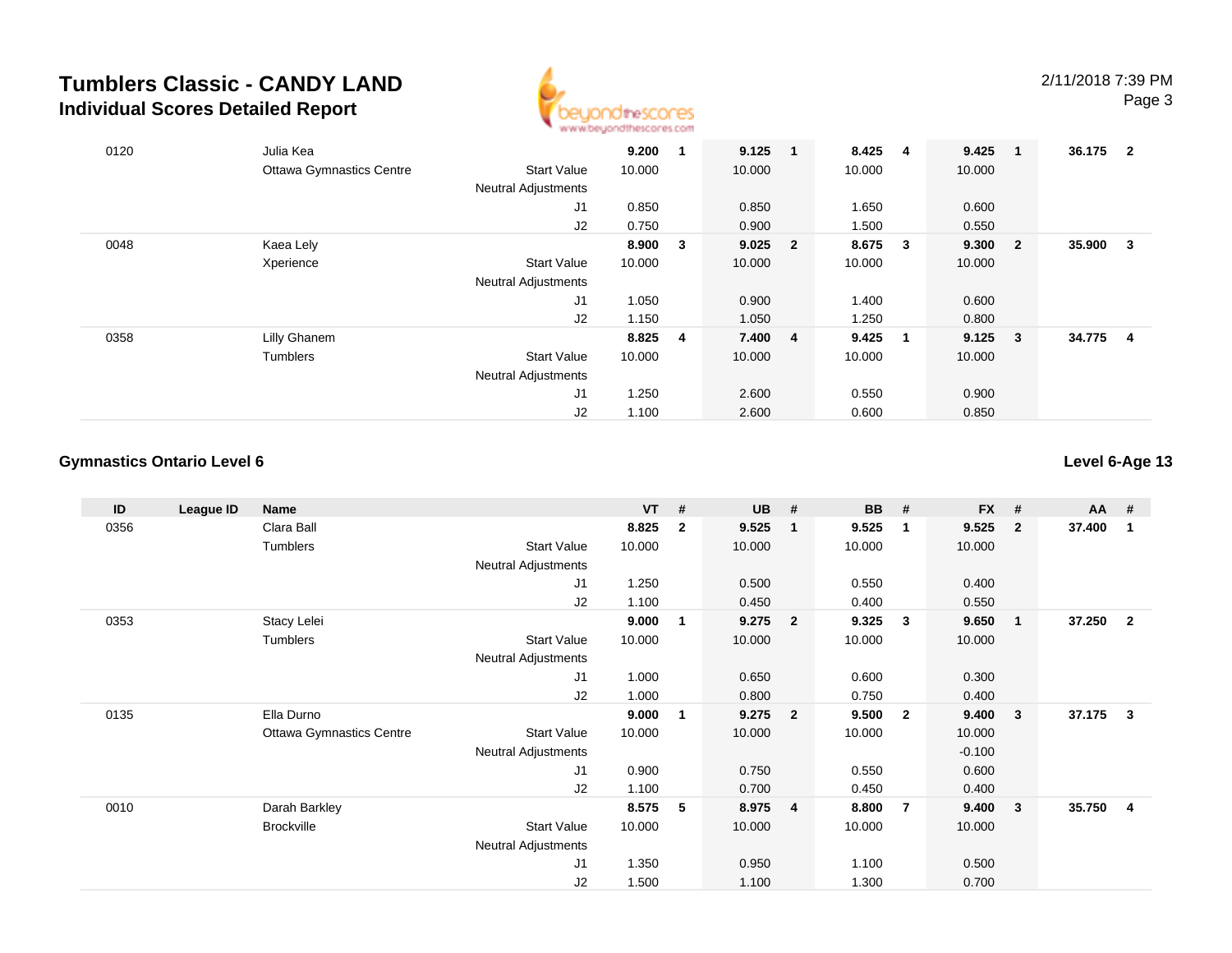

| 0341 | <b>Sydney Green</b>                   |                            | 8.825  | $\overline{2}$ | 9.050  | $\mathbf{3}$   | 9.100  | -4  | 8.250  | $\overline{7}$ | 35.225 | -5             |
|------|---------------------------------------|----------------------------|--------|----------------|--------|----------------|--------|-----|--------|----------------|--------|----------------|
|      | <b>Rideau Gymnastics</b>              | <b>Start Value</b>         | 10.000 |                | 10.000 |                | 10.000 |     | 9.500  |                |        |                |
|      |                                       | <b>Neutral Adjustments</b> |        |                |        |                |        |     |        |                |        |                |
|      |                                       | J <sub>1</sub>             | 1.100  |                | 1.000  |                | 0.800  |     | 1.300  |                |        |                |
|      |                                       | J2                         | 1.250  |                | 0.900  |                | 1.000  |     | 1.200  |                |        |                |
| 0212 | annabelle dionne                      |                            | 8.575  | 5              | 8.100  | $\overline{7}$ | 8.975  | 5   | 8.975  | 6              | 34.625 | - 6            |
|      | Cornwall Gymnastics club              | <b>Start Value</b>         | 10.000 |                | 9.500  |                | 10.000 |     | 10.000 |                |        |                |
|      |                                       | Neutral Adjustments        |        |                |        |                |        |     |        |                |        |                |
|      |                                       | J1                         | 1.450  |                | 1.300  |                | 1.000  |     | 0.900  |                |        |                |
|      |                                       | J <sub>2</sub>             | 1.400  |                | 1.500  |                | 1.050  |     | 1.150  |                |        |                |
| 0148 | Alyssa Sullivan                       |                            | 8.725  | 3              | 8.300  | 6              | 8.000  | 9   | 9.250  | $\overline{4}$ | 34.275 | $\overline{7}$ |
|      | Thunder Bay Gymnastics<br>Association | <b>Start Value</b>         | 10.000 |                | 9.500  |                | 10.000 |     | 10.000 |                |        |                |
|      |                                       | <b>Neutral Adjustments</b> |        |                |        |                |        |     |        |                |        |                |
|      |                                       | J1                         | 1.250  |                | 1.100  |                | 2.100  |     | 0.700  |                |        |                |
|      |                                       | J2                         | 1.300  |                | 1.300  |                | 1.900  |     | 0.800  |                |        |                |
| 0090 | Olivia Dagenais                       |                            | 8.000  | 6              | 8.100  | $\overline{7}$ | 8.900  | -6  | 9.000  | 5              | 34.000 | 8              |
|      | <b>Rideau Gymnastics</b>              | <b>Start Value</b>         | 10.000 |                | 9.500  |                | 10.000 |     | 10.000 |                |        |                |
|      |                                       | Neutral Adjustments        |        |                |        |                |        |     |        |                |        |                |
|      |                                       | J1                         | 2.000  |                | 1.300  |                | 1.200  |     | 0.900  |                |        |                |
|      |                                       | J <sub>2</sub>             | 2.000  |                | 1.500  |                | 1.000  |     | 1.100  |                |        |                |
| 0149 | <b>Rhea Scollie</b>                   |                            | 8.650  | 4              | 8.600  | 5              | 8.175  | - 8 | 8.000  | 8              | 33.425 | 9              |
|      | Thunder Bay Gymnastics<br>Association | <b>Start Value</b>         | 10.000 |                | 10.000 |                | 10.000 |     | 10.000 |                |        |                |
|      |                                       | <b>Neutral Adjustments</b> |        |                |        |                |        |     |        |                |        |                |
|      |                                       | J1                         | 1.300  |                | 1.400  |                | 1.850  |     | 1.800  |                |        |                |
|      |                                       | J2                         | 1.400  |                | 1.400  |                | 1.800  |     | 2.200  |                |        |                |

### **Gymnastics Ontario Level 6**

**Level 6-Age 14**

| ID   | League ID | <b>Name</b>                     |                            | $VT$ #      | <b>UB</b> | #   | <b>BB</b> | -#                      | <b>FX</b> | # | $AA$ # |                |
|------|-----------|---------------------------------|----------------------------|-------------|-----------|-----|-----------|-------------------------|-----------|---|--------|----------------|
| 0138 |           | Sofie Oleskevich                |                            | 9.350       | 9.425     |     | 9.850     |                         | 9.800     |   | 38.425 |                |
|      |           | <b>Ottawa Gymnastics Centre</b> | <b>Start Value</b>         | 10.000      | 10.000    |     | 10.000    |                         | 10.000    |   |        |                |
|      |           |                                 | <b>Neutral Adjustments</b> |             |           |     |           |                         |           |   |        |                |
|      |           |                                 | J1                         | 0.650       | 0.600     |     | 0.200     |                         | 0.200     |   |        |                |
|      |           |                                 | J2                         | 0.650       | 0.550     |     | 0.100     |                         | 0.200     |   |        |                |
| 0277 |           | Katherine Hale                  |                            | $9.225 \t3$ | 8.900     | - 6 | 9.550     | $\overline{\mathbf{2}}$ | 9.525     | 2 | 37.200 | $\overline{2}$ |
|      |           | Corona Competitive              | <b>Start Value</b>         | 10.000      | 10.000    |     | 10.000    |                         | 10.000    |   |        |                |
|      |           |                                 | <b>Neutral Adjustments</b> |             |           |     |           |                         |           |   |        |                |
|      |           |                                 | J1                         | 0.800       | 1.100     |     | 0.400     |                         | 0.450     |   |        |                |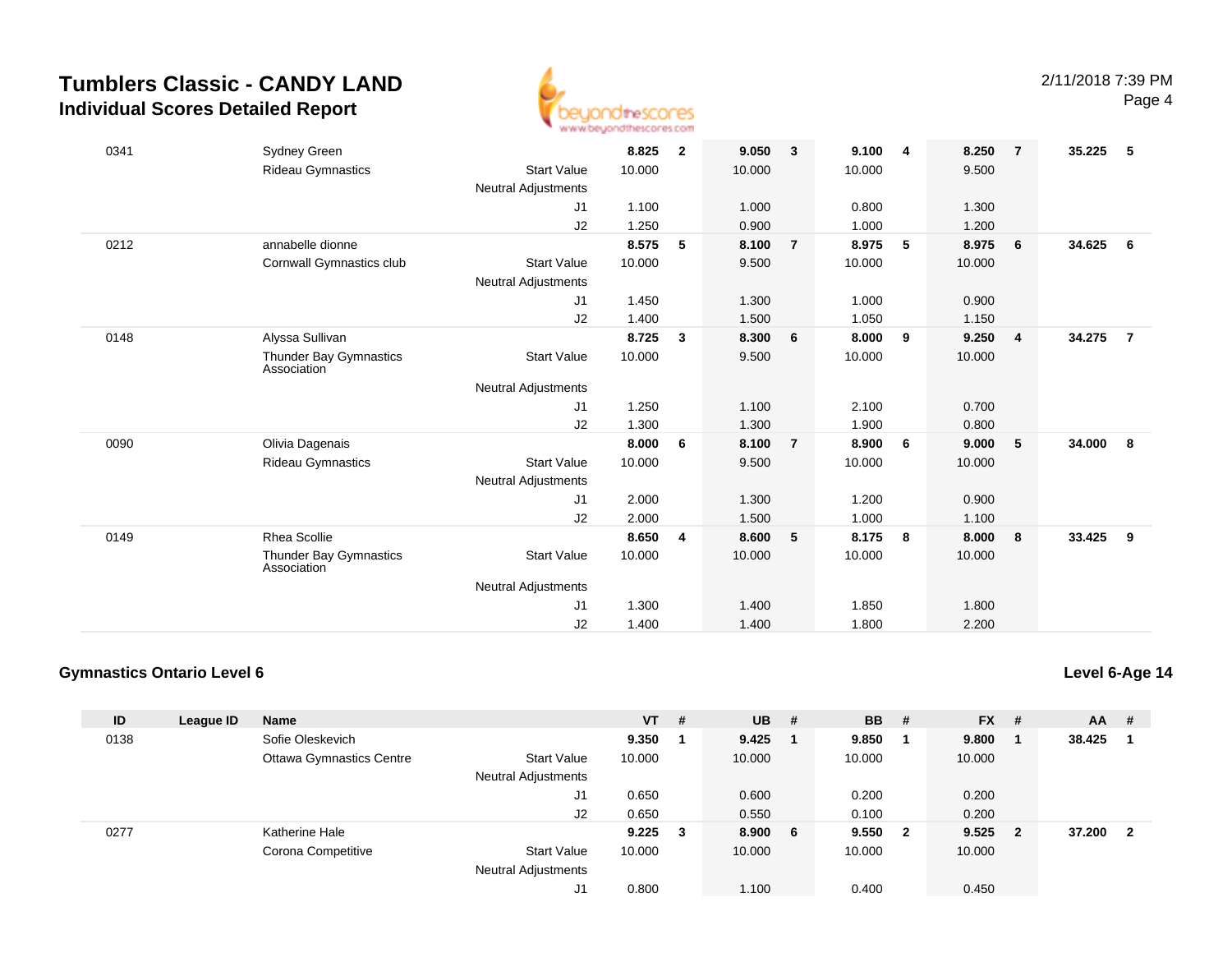

|      |                                       | J2                         | 0.750  |                         | 1.100  |                         | 0.500  |                         | 0.500  |                |        |                |
|------|---------------------------------------|----------------------------|--------|-------------------------|--------|-------------------------|--------|-------------------------|--------|----------------|--------|----------------|
| 0371 | Cloe Bruce                            |                            | 9.025  | 5                       | 9.250  | $\overline{2}$          | 9.400  | $\overline{\mathbf{3}}$ | 9.325  | $\overline{4}$ | 37.000 | $\mathbf{3}$   |
|      | <b>Ottawa Gymnastics Centre</b>       | <b>Start Value</b>         | 10.000 |                         | 10.000 |                         | 10.000 |                         | 10.000 |                |        |                |
|      |                                       | <b>Neutral Adjustments</b> |        |                         |        |                         |        |                         |        |                |        |                |
|      |                                       | J1                         | 0.900  |                         | 0.800  |                         | 0.550  |                         | 0.700  |                |        |                |
|      |                                       | J2                         | 1.050  |                         | 0.700  |                         | 0.650  |                         | 0.650  |                |        |                |
| 0153 | <b>Avery Marshall</b>                 |                            | 9.250  | $\overline{2}$          | 9.200  | $\overline{\mathbf{4}}$ | 8.925  | 6                       | 9.400  | $\mathbf{3}$   | 36.775 | $\overline{4}$ |
|      | Thunder Bay Gymnastics<br>Association | <b>Start Value</b>         | 10.000 |                         | 10.000 |                         | 10.000 |                         | 10.000 |                |        |                |
|      |                                       | <b>Neutral Adjustments</b> |        |                         |        |                         |        |                         |        |                |        |                |
|      |                                       | J1                         | 0.700  |                         | 0.800  |                         | 1.200  |                         | 0.500  |                |        |                |
|      |                                       | J2                         | 0.800  |                         | 0.800  |                         | 0.950  |                         | 0.700  |                |        |                |
| 0128 | Jessica Lee                           |                            | 9.125  | 4                       | 8.775  | $\overline{7}$          | 9.225  | $\overline{4}$          | 9.100  | 8              | 36.225 | -5             |
|      | <b>Ottawa Gymnastics Centre</b>       | <b>Start Value</b>         | 10.000 |                         | 10.000 |                         | 10.000 |                         | 10.000 |                |        |                |
|      |                                       | <b>Neutral Adjustments</b> |        |                         |        |                         |        |                         |        |                |        |                |
|      |                                       | J1                         | 0.850  |                         | 1.200  |                         | 0.650  |                         | 1.000  |                |        |                |
|      |                                       | J2                         | 0.900  |                         | 1.250  |                         | 0.900  |                         | 0.800  |                |        |                |
| 0134 | Sienna White                          |                            | 8.925  | 8                       | 9.225  | $\overline{\mathbf{3}}$ | 8.875  | $\overline{7}$          | 9.175  | $\overline{7}$ | 36.200 | 6              |
|      | <b>Ottawa Gymnastics Centre</b>       | <b>Start Value</b>         | 10.000 |                         | 10.000 |                         | 10.000 |                         | 10.000 |                |        |                |
|      |                                       | <b>Neutral Adjustments</b> |        |                         |        |                         |        |                         |        |                |        |                |
|      |                                       | J1                         | 1.100  |                         | 0.750  |                         | 1.050  |                         | 0.700  |                |        |                |
|      |                                       | J2                         | 1.050  |                         | 0.800  |                         | 1.200  |                         | 0.950  |                |        |                |
| 0139 | Mei Mei Milanovic                     |                            | 8.600  | 9                       | 8.700  | 8                       | 9.400  | $\overline{\mathbf{3}}$ | 9.400  | $\mathbf{3}$   | 36.100 | $\overline{7}$ |
|      | <b>Ottawa Gymnastics Centre</b>       | <b>Start Value</b>         | 10.000 |                         | 10.000 |                         | 10.000 |                         | 10.000 |                |        |                |
|      |                                       | <b>Neutral Adjustments</b> |        |                         |        |                         |        |                         |        |                |        |                |
|      |                                       | J <sub>1</sub>             | 1.350  |                         | 1.400  |                         | 0.500  |                         | 0.600  |                |        |                |
|      |                                       | J2                         | 1.450  |                         | 1.200  |                         | 0.700  |                         | 0.600  |                |        |                |
| 0075 | Helaina Bromwich                      |                            | 8.600  | 9                       | 8.700  | 8                       | 9.050  | 5                       | 9.250  | 6              | 35.600 | 8              |
|      | <b>GCGC Gymnastics</b>                | <b>Start Value</b>         | 10.000 |                         | 10.000 |                         | 10.000 |                         | 10.000 |                |        |                |
|      |                                       | <b>Neutral Adjustments</b> |        |                         |        |                         |        |                         |        |                |        |                |
|      |                                       | J1                         | 1.300  |                         | 1.400  |                         | 1.000  |                         | 0.850  |                |        |                |
|      |                                       | J2                         | 1.500  |                         | 1.200  |                         | 0.900  |                         | 0.650  |                |        |                |
| 0214 | Avery Maxam                           |                            | 8.975  | 6                       | 9.075  | 5                       | 8.300  | 9                       | 9.100  | 8              | 35.450 | 9              |
|      | Cornwall Gymnastics club              | <b>Start Value</b>         | 10.000 |                         | 10.000 |                         | 10.000 |                         | 10.000 |                |        |                |
|      |                                       | <b>Neutral Adjustments</b> |        |                         |        |                         |        |                         |        |                |        |                |
|      |                                       | J1                         | 0.950  |                         | 1.000  |                         | 1.600  |                         | 0.800  |                |        |                |
|      |                                       | J2                         | 1.100  |                         | 0.850  |                         | 1.800  |                         | 1.000  |                |        |                |
| 0209 | Ella Lalonde                          |                            | 8.950  | $\overline{\mathbf{r}}$ | 7.800  | 9                       | 8.775  | 8                       | 9.300  | 5              | 34.825 | 10             |
|      | Cornwall Gymnastics club              | <b>Start Value</b>         | 10.000 |                         | 9.000  |                         | 10.000 |                         | 10.000 |                |        |                |
|      |                                       | <b>Neutral Adjustments</b> |        |                         |        |                         |        |                         |        |                |        |                |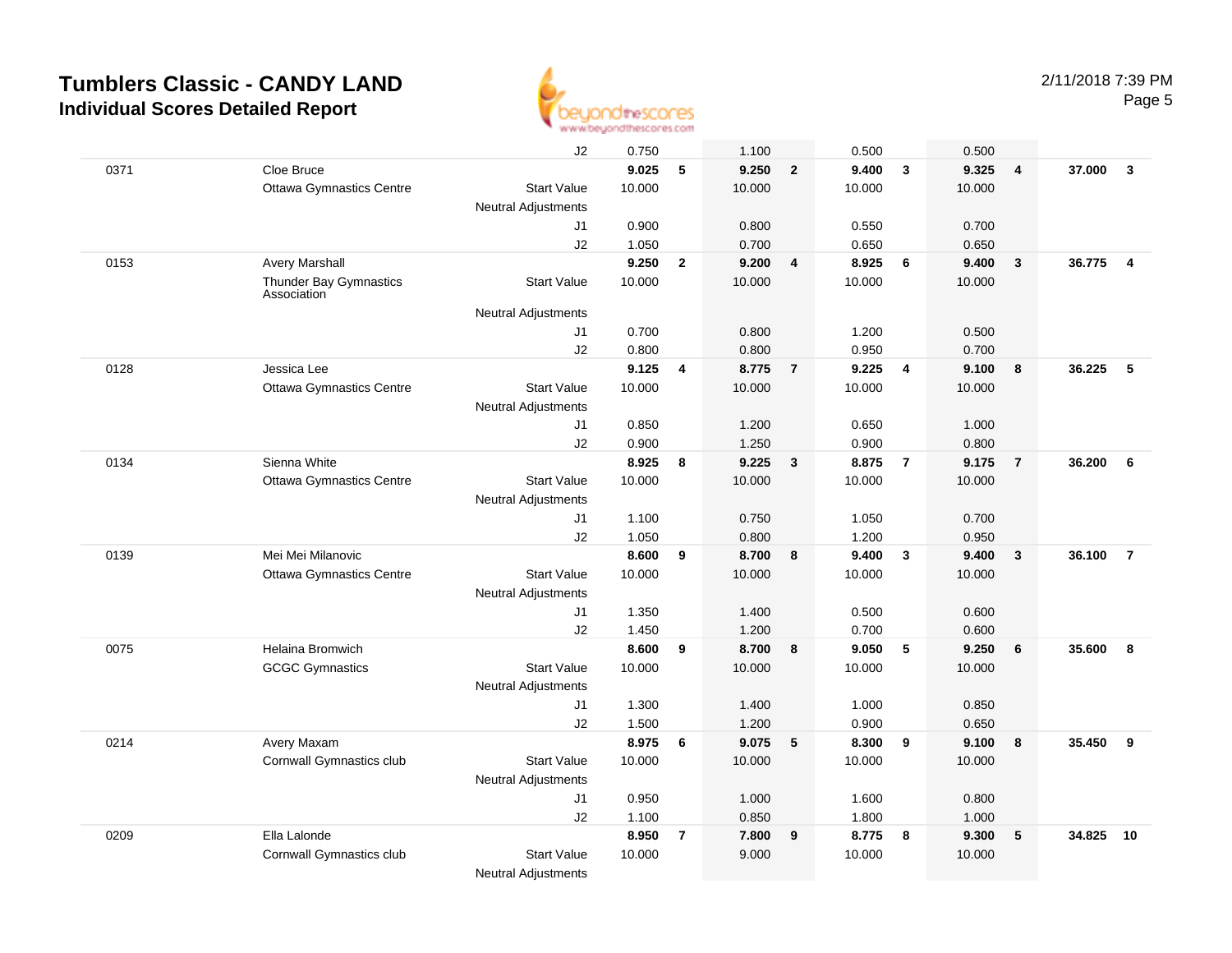

|    | 1.000 | 1.200 | 1.150 | 0.600 |
|----|-------|-------|-------|-------|
| J2 | 1.100 | 1.200 | 1.300 | 0.800 |

### **Gymnastics Ontario Level 6**

| ID   | <b>League ID</b> | <b>Name</b>                     |                            | <b>VT</b> | #              | <b>UB</b> | #                       | <b>BB</b> | #                       | <b>FX</b> | #               | AA     | #                       |
|------|------------------|---------------------------------|----------------------------|-----------|----------------|-----------|-------------------------|-----------|-------------------------|-----------|-----------------|--------|-------------------------|
| 0299 |                  | Michaela Namiesviowski          |                            | 8.950     | 5              | 9.425     | $\mathbf{3}$            | 9.500     | $\mathbf{1}$            | 9.300     | 6               | 37.175 | $\mathbf{1}$            |
|      |                  | Corona Competitive              | <b>Start Value</b>         | 10.000    |                | 10.000    |                         | 10.000    |                         | 10.000    |                 |        |                         |
|      |                  |                                 | <b>Neutral Adjustments</b> |           |                |           |                         |           |                         |           |                 |        |                         |
|      |                  |                                 | J <sub>1</sub>             | 1.050     |                | 0.650     |                         | 0.400     |                         | 0.800     |                 |        |                         |
|      |                  |                                 | J2                         | 1.050     |                | 0.500     |                         | 0.600     |                         | 0.600     |                 |        |                         |
| 0137 |                  | Sophie Ludington                |                            | 9.075     | $\mathbf{2}$   | 9.575     | $\overline{1}$          | 9.125     | 5                       | 9.325     | $5\phantom{.0}$ | 37.100 | $\overline{2}$          |
|      |                  | <b>Ottawa Gymnastics Centre</b> | <b>Start Value</b>         | 10.000    |                | 10.000    |                         | 10.000    |                         | 10.000    |                 |        |                         |
|      |                  |                                 | <b>Neutral Adjustments</b> |           |                |           |                         |           |                         |           |                 |        |                         |
|      |                  |                                 | J1                         | 0.850     |                | 0.450     |                         | 0.950     |                         | 0.700     |                 |        |                         |
|      |                  |                                 | J2                         | 1.000     |                | 0.400     |                         | 0.800     |                         | 0.650     |                 |        |                         |
| 0264 |                  | Maddison Brayman                |                            | 8.950     | 5              | 9.150     | 9                       | 9.400     | $\overline{\mathbf{2}}$ | 9.500     | $\overline{1}$  | 37.000 | $\overline{\mathbf{3}}$ |
|      |                  | Corona Competitive              | <b>Start Value</b>         | 10.000    |                | 10.000    |                         | 10.000    |                         | 10.000    |                 |        |                         |
|      |                  |                                 | <b>Neutral Adjustments</b> |           |                |           |                         |           |                         |           |                 |        |                         |
|      |                  |                                 | J <sub>1</sub>             | 1.050     |                | 0.850     |                         | 0.650     |                         | 0.400     |                 |        |                         |
|      |                  |                                 | J2                         | 1.050     |                | 0.850     |                         | 0.550     |                         | 0.600     |                 |        |                         |
| 0130 |                  | <b>Brooke Pierce</b>            |                            | 8.875     | $\overline{7}$ | 9.350     | $\overline{4}$          | 9.125     | 5                       | 9.475     | $\overline{2}$  | 36.825 | $\overline{\mathbf{4}}$ |
|      |                  | <b>Ottawa Gymnastics Centre</b> | <b>Start Value</b>         | 10.000    |                | 10.000    |                         | 10.000    |                         | 10.000    |                 |        |                         |
|      |                  |                                 | <b>Neutral Adjustments</b> |           |                |           |                         |           |                         |           |                 |        |                         |
|      |                  |                                 | J1                         | 1.150     |                | 0.600     |                         | 0.900     |                         | 0.500     |                 |        |                         |
|      |                  |                                 | J2                         | 1.100     |                | 0.700     |                         | 0.850     |                         | 0.550     |                 |        |                         |
| 0008 |                  | Dani Preston                    |                            | 9.000     | 4              | 9.175     | 8                       | 9.250     | $\overline{\mathbf{4}}$ | 9.250     | 8               | 36.675 | 5                       |
|      |                  | <b>Brockville</b>               | <b>Start Value</b>         | 10.000    |                | 10.000    |                         | 10.000    |                         | 10.000    |                 |        |                         |
|      |                  |                                 | <b>Neutral Adjustments</b> |           |                |           |                         |           |                         |           |                 |        |                         |
|      |                  |                                 | J <sub>1</sub>             | 1.000     |                | 0.750     |                         | 0.750     |                         | 0.700     |                 |        |                         |
|      |                  |                                 | J2                         | 1.000     |                | 0.900     |                         | 0.750     |                         | 0.800     |                 |        |                         |
| 0091 |                  | Anastasia Kursova               |                            | 9.100     | $\mathbf{1}$   | 9.175     | 8                       | 9.000     | 6                       | 9.350     | $\overline{4}$  | 36.625 | 6                       |
|      |                  | <b>Rideau Gymnastics</b>        | <b>Start Value</b>         | 10.000    |                | 10.000    |                         | 10.000    |                         | 10.000    |                 |        |                         |
|      |                  |                                 | <b>Neutral Adjustments</b> |           |                |           |                         |           |                         |           |                 |        |                         |
|      |                  |                                 | J1                         | 0.850     |                | 0.800     |                         | 1.100     |                         | 0.700     |                 |        |                         |
|      |                  |                                 | J2                         | 0.950     |                | 0.850     |                         | 0.900     |                         | 0.600     |                 |        |                         |
| 0273 |                  | Shaylin Dagama                  |                            | 8.850     | 8              | 9.500     | $\overline{\mathbf{2}}$ | 8.750     | 9                       | 9.300     | 6               | 36,400 | $\overline{7}$          |
|      |                  | Corona Competitive              | <b>Start Value</b>         | 10.000    |                | 10.000    |                         | 10.000    |                         | 10.000    |                 |        |                         |
|      |                  |                                 | <b>Neutral Adjustments</b> |           |                |           |                         |           |                         |           |                 |        |                         |

**Level 6 - Age 15**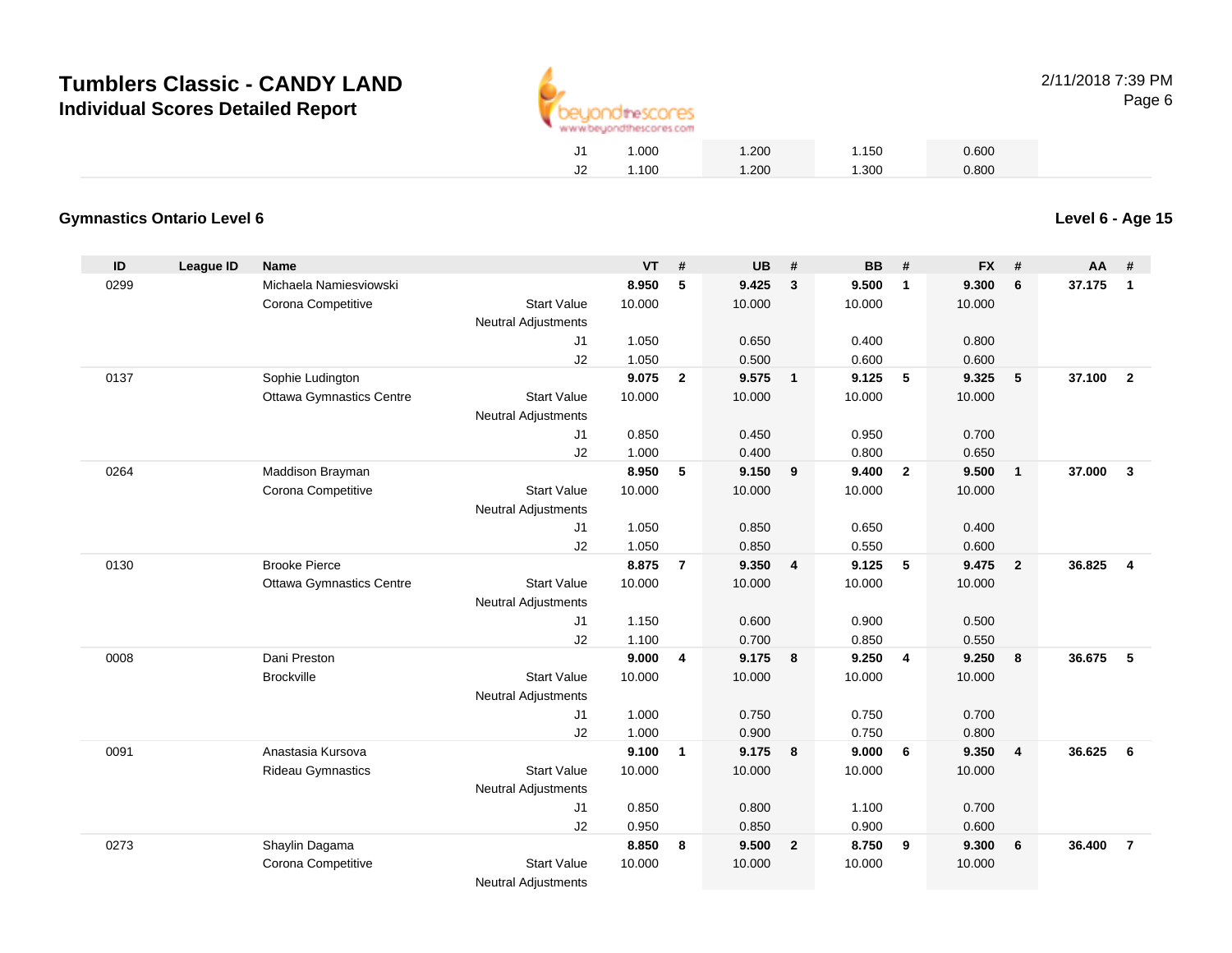

|      |                                 | J1                         | 1.100        |                          | 0.450  |                | 1.150  |                | 0.750        |                |        |     |
|------|---------------------------------|----------------------------|--------------|--------------------------|--------|----------------|--------|----------------|--------------|----------------|--------|-----|
|      |                                 | J2                         | 1.200        |                          | 0.550  |                | 1.350  |                | 0.650        |                |        |     |
| 0013 | <b>Florence Gosselin</b>        |                            | 8.925        | 6                        | 9.300  | 5              | 8.725  | 10             | 9.150        | 9              | 36.100 | - 8 |
|      | <b>Brockville</b>               | <b>Start Value</b>         | 10.000       |                          | 10.000 |                | 10.000 |                | 10.000       |                |        |     |
|      |                                 | <b>Neutral Adjustments</b> |              |                          |        |                |        |                |              |                |        |     |
|      |                                 | J1                         | 1.100        |                          | 0.600  |                | 1.200  |                | 1.000        |                |        |     |
|      |                                 | J2                         | 1.050        |                          | 0.800  |                | 1.350  |                | 0.700        |                |        |     |
| 0169 | Samantha Callan                 |                            | 9.025        | $\mathbf{3}$             | 9.225  | 6              | 8.875  | 8              | 8.875        | 10             | 36.000 | 9   |
|      | Smiths Falls Gym Stars          | <b>Start Value</b>         | 10.000       |                          | 10.000 |                | 10.000 |                | 10.000       |                |        |     |
|      |                                 | <b>Neutral Adjustments</b> |              |                          |        |                |        |                |              |                |        |     |
|      |                                 | J1                         | 0.950        |                          | 0.800  |                | 1.250  |                | 1.000        |                |        |     |
|      |                                 | J2                         | 1.000        |                          | 0.750  |                | 1.000  |                | 1.250        |                |        |     |
| 0140 |                                 |                            | 8.625        | 9                        | 9.050  | 10             | 8.925  | $\overline{7}$ | 9.275        | $\overline{7}$ | 35.875 | 10  |
|      | Abby Palmer                     |                            |              |                          |        |                |        |                |              |                |        |     |
|      | <b>Ottawa Gymnastics Centre</b> | <b>Start Value</b>         | 10.000       |                          | 10.000 |                | 10.000 |                | 10.000       |                |        |     |
|      |                                 | <b>Neutral Adjustments</b> |              |                          |        |                |        |                |              |                |        |     |
|      |                                 | J1                         | 1.350        |                          | 0.900  |                | 1.000  |                | 0.600        |                |        |     |
|      |                                 | J2                         | 1.400        |                          | 1.000  |                | 1.150  |                | 0.850        |                |        |     |
| 0276 | Daphne Hinoporos                |                            | 8.950        | 5                        | 9.200  | $\overline{7}$ | 8.225  | 11             | 9.400        | $\mathbf{3}$   | 35.775 | 11  |
|      | Corona Competitive              | <b>Start Value</b>         | 10.000       |                          | 10.000 |                | 10.000 |                | 10.000       |                |        |     |
|      |                                 | <b>Neutral Adjustments</b> |              |                          |        |                |        |                |              |                |        |     |
|      |                                 | J1                         | 1.100        |                          | 0.850  |                | 1.800  |                | 0.600        |                |        |     |
|      |                                 | J2                         | 1.000        |                          | 0.750  |                | 1.750  |                | 0.600        |                |        |     |
| 0072 | Jasmine Hamwi                   |                            | <b>X.XXX</b> | $\overline{\phantom{a}}$ | 8.700  | 11             | 9.350  | $\mathbf{3}$   | <b>X.XXX</b> | $\sim$         | 18.050 | 12  |
|      | <b>GCGC Gymnastics</b>          | <b>Start Value</b>         |              |                          | 10.000 |                | 10.000 |                |              |                |        |     |
|      |                                 | <b>Neutral Adjustments</b> |              |                          |        |                |        |                |              |                |        |     |
|      |                                 | J1                         |              |                          | 1.400  |                | 0.600  |                |              |                |        |     |
|      |                                 | J2                         |              |                          | 1.200  |                | 0.700  |                |              |                |        |     |

### **Gymnastics Ontario Level 6**

| ID   | League ID | <b>Name</b>                     |                            | $VT$ # |   | <b>UB</b> | - #      | <b>BB</b> | - # | $FX$ #   |                         | AA     | - #                     |
|------|-----------|---------------------------------|----------------------------|--------|---|-----------|----------|-----------|-----|----------|-------------------------|--------|-------------------------|
| 0363 |           | Mackenzie Nauss                 |                            | 9.150  | 3 | 9.375     |          | 9.550     |     | 9.600    |                         | 37.675 |                         |
|      |           | Tumblers                        | <b>Start Value</b>         | 10.000 |   | 10.000    |          | 10.000    |     | 10.000   |                         |        |                         |
|      |           |                                 | <b>Neutral Adjustments</b> |        |   |           |          |           |     |          |                         |        |                         |
|      |           |                                 | J1                         | 0.900  |   | 0.600     |          | 0.450     |     | 0.400    |                         |        |                         |
|      |           |                                 | J2                         | 0.800  |   | 0.650     |          | 0.450     |     | 0.400    |                         |        |                         |
| 0129 |           | Stephanie Lee                   |                            | 9.100  | 4 | 9.325     | $\sim$ 2 | 9.100     | -5  | 9.300    | $\overline{\mathbf{2}}$ | 36.825 | $\overline{\mathbf{2}}$ |
|      |           | <b>Ottawa Gymnastics Centre</b> | <b>Start Value</b>         | 10.000 |   | 10.000    |          | 10.000    |     | 10.000   |                         |        |                         |
|      |           |                                 | <b>Neutral Adjustments</b> |        |   |           |          |           |     | $-0.100$ |                         |        |                         |

**Level 6 - Age 16+**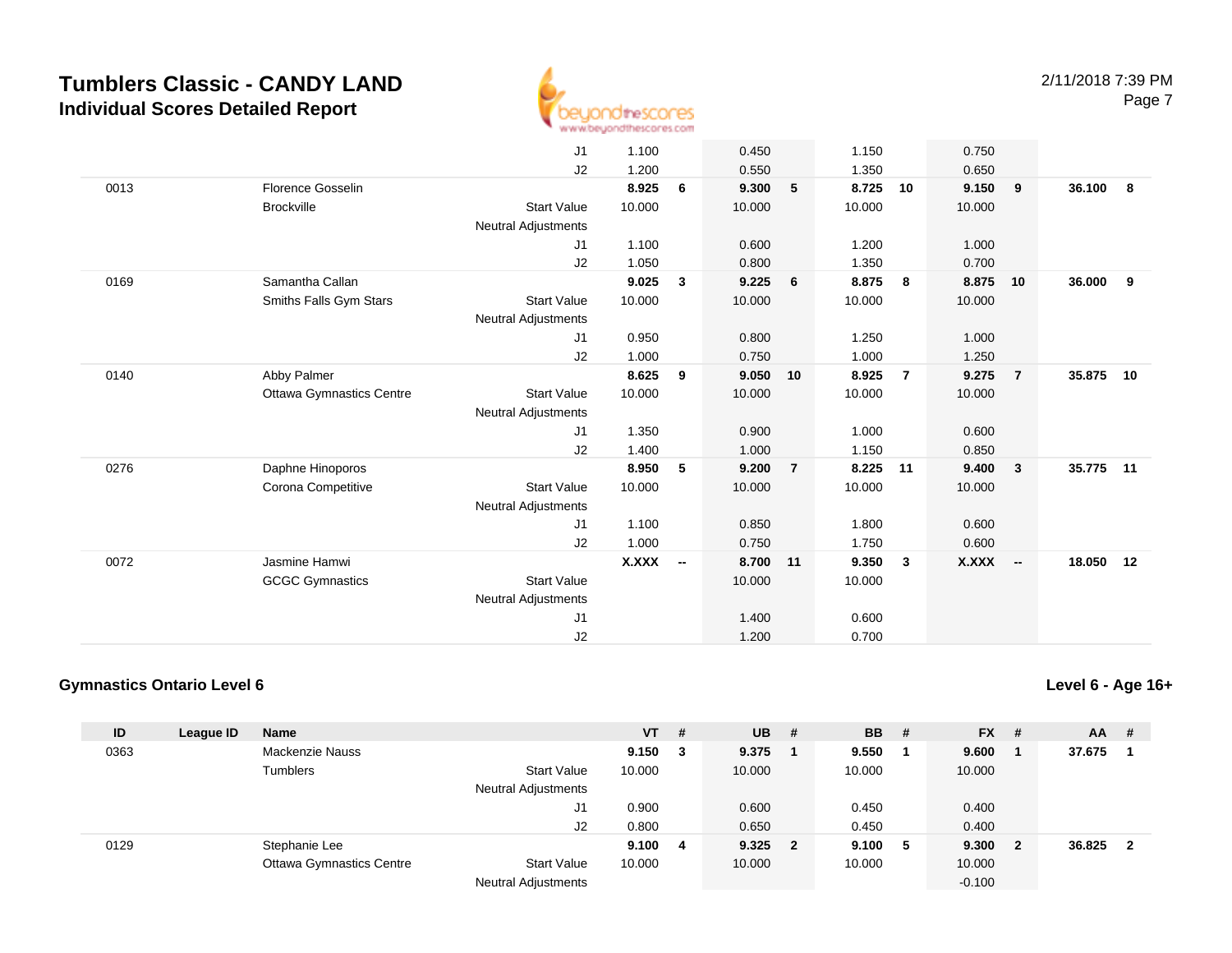

|      |                                 | J1                         | 0.900          |                | 0.700          |                | 0.900          |                         | 0.700          |                |        |                         |
|------|---------------------------------|----------------------------|----------------|----------------|----------------|----------------|----------------|-------------------------|----------------|----------------|--------|-------------------------|
|      |                                 | J2                         | 0.900          |                | 0.650          |                | 0.900          |                         | 0.500          |                |        |                         |
| 0127 | Emma Dobson-Takoff              |                            | 9.400          | $\mathbf{1}$   | 8.350          | 9              | 9.300          | $\overline{\mathbf{3}}$ | 9.300          | $\overline{2}$ | 36.350 | $\overline{\mathbf{3}}$ |
|      | <b>Ottawa Gymnastics Centre</b> | <b>Start Value</b>         | 10.000         |                | 9.500          |                | 10.000         |                         | 10.000         |                |        |                         |
|      |                                 | <b>Neutral Adjustments</b> |                |                |                |                |                |                         |                |                |        |                         |
|      |                                 | J1                         | 0.650          |                | 1.100          |                | 0.700          |                         | 0.800          |                |        |                         |
|      |                                 | J2                         | 0.550          |                | 1.200          |                | 0.700          |                         | 0.600          |                |        |                         |
| 0125 | Devon Bradley                   |                            | 8.925          | 6              | 9.200          | $\overline{3}$ | 9.350          | $\overline{2}$          | 8.700          | $\overline{7}$ | 36.175 | $\overline{\bf{4}}$     |
|      | <b>Ottawa Gymnastics Centre</b> | <b>Start Value</b>         | 10.000         |                | 10.000         |                | 10.000         |                         | 10.000         |                |        |                         |
|      |                                 | <b>Neutral Adjustments</b> |                |                |                |                |                |                         |                |                |        |                         |
|      |                                 | J1                         | 1.100          |                | 0.800          |                | 0.600          |                         | 1.200          |                |        |                         |
|      |                                 | J2                         | 1.050          |                |                |                | 0.700          |                         | 1.400          |                |        |                         |
| 0133 | Hannah Zettel                   |                            | 9.325          | $\overline{2}$ | 9.100          | $\overline{4}$ | 8.550          | 9                       | 8.925          | 6              | 35.900 | 5                       |
|      | <b>Ottawa Gymnastics Centre</b> | <b>Start Value</b>         | 10.000         |                | 10.000         |                | 10.000         |                         | 10.000         |                |        |                         |
|      |                                 | Neutral Adjustments        |                |                |                |                |                |                         |                |                |        |                         |
|      |                                 | J1                         | 0.650          |                | 0.800          |                | 1.550          |                         | 1.200          |                |        |                         |
| 0126 | Jodie Applewaithe               | J2                         | 0.700<br>8.775 | 8              | 1.000<br>8.850 | 5              | 1.350<br>9.225 | $\overline{4}$          | 0.950<br>8.975 | $\overline{4}$ | 35.825 | $6\overline{6}$         |
|      | <b>Ottawa Gymnastics Centre</b> | <b>Start Value</b>         | 10.000         |                | 10.000         |                | 10.000         |                         | 10.000         |                |        |                         |
|      |                                 | <b>Neutral Adjustments</b> |                |                |                |                |                |                         |                |                |        |                         |
|      |                                 | J1                         | 1.250          |                | 1.200          |                | 0.800          |                         | 1.000          |                |        |                         |
|      |                                 | J2                         | 1.200          |                | 1.100          |                | 0.750          |                         | 1.050          |                |        |                         |
| 0070 | <b>Emily Lusby</b>              |                            | 9.075          | 5              | 8.550          | $\overline{7}$ | 8.750          | $\overline{7}$          | 9.250          | $\overline{3}$ | 35.625 | $\overline{7}$          |
|      | <b>GCGC Gymnastics</b>          | <b>Start Value</b>         | 10.000         |                | 10.000         |                | 10.000         |                         | 10.000         |                |        |                         |
|      |                                 | Neutral Adjustments        |                |                |                |                |                |                         |                |                |        |                         |
|      |                                 | J1                         | 0.900          |                | 1.400          |                | 1.300          |                         | 0.800          |                |        |                         |
|      |                                 | J2                         | 0.950          |                | 1.500          |                | 1.200          |                         | 0.700          |                |        |                         |
| 0095 | Jayme-Lyn Gates                 |                            | 8.850          | $\overline{7}$ | 8.800          | 6              | 8.775          | $6\overline{6}$         | 8.950          | 5              | 35.375 | 8                       |
|      | <b>Bancroft Gems</b>            | <b>Start Value</b>         | 10.000         |                | 10.000         |                | 10.000         |                         | 10.000         |                |        |                         |
|      |                                 | Neutral Adjustments        |                |                |                |                |                |                         |                |                |        |                         |
|      |                                 | J1                         | 1.100          |                | 1.300          |                | 1.300          |                         | 1.000          |                |        |                         |
|      |                                 | J2                         | 1.200          |                | 1.100          |                | 1.150          |                         | 1.100          |                |        |                         |
| 0211 | Ava Ter horst                   |                            | 8.550          | 9              | 8.400          | 8              | 8.750          | $\overline{7}$          | 8.925          | 6              | 34.625 | 9                       |
|      | Cornwall Gymnastics club        | <b>Start Value</b>         | 10.000         |                | 9.500          |                | 10.000         |                         | 10.000         |                |        |                         |
|      |                                 | Neutral Adjustments        |                |                |                |                |                |                         |                |                |        |                         |
|      |                                 | J1                         | 1.400          |                | 1.200          |                | 1.150          |                         | 1.200          |                |        |                         |
|      |                                 | J2                         | 1.500          |                | 1.000          |                | 1.350          |                         | 0.950          |                |        |                         |
| 0190 | Maeve Miskelly                  |                            | 8.500          | 10             | 7.050          | 10             | 8.700          | 8                       | 8.650          | 8              | 32.900 | 10                      |
|      | Smiths Falls Gym Stars          | <b>Start Value</b>         | 10.000         |                | 8.700          |                | 10.000         |                         | 10.000         |                |        |                         |
|      |                                 | Neutral Adjustments        |                |                |                |                |                |                         |                |                |        |                         |